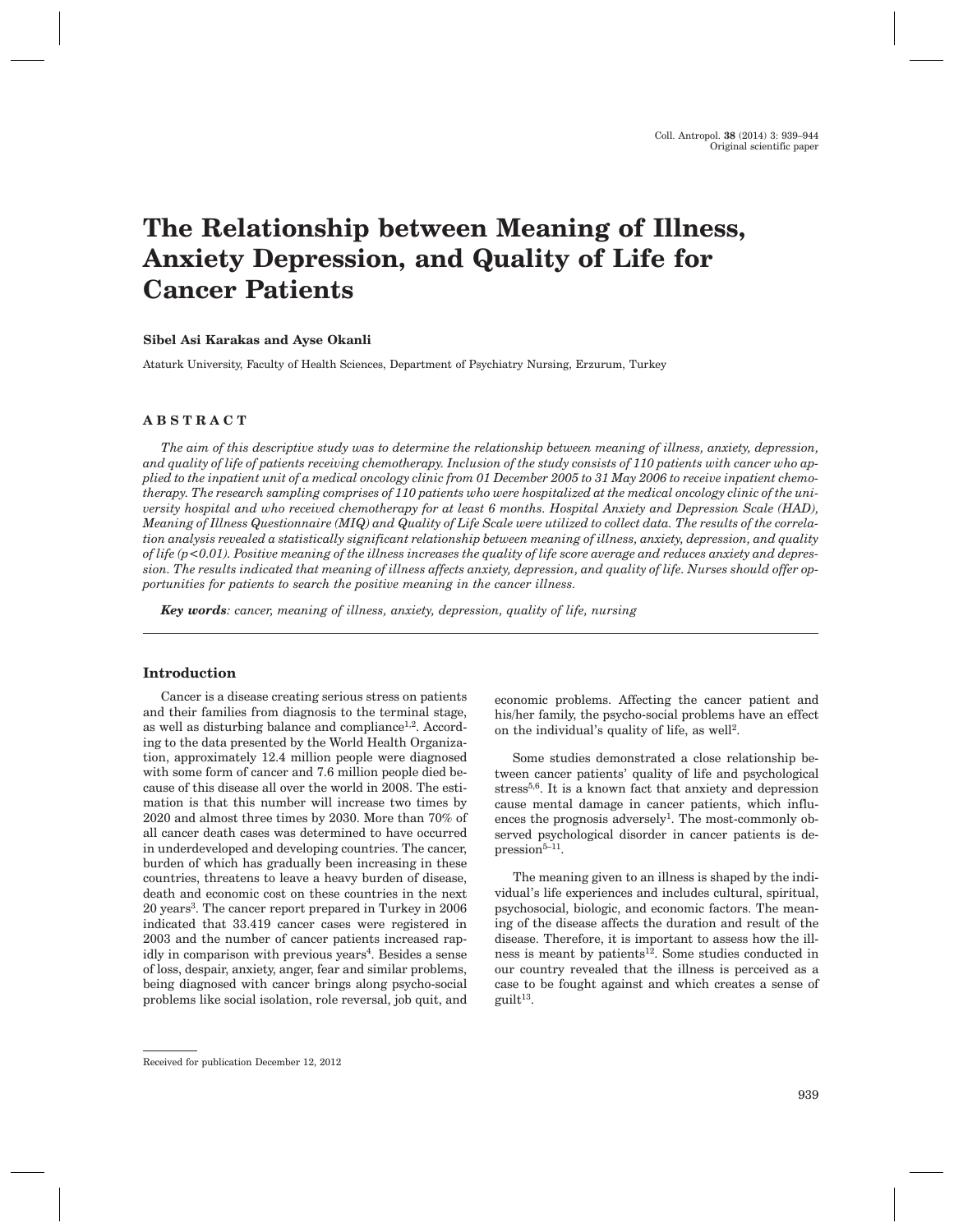Furthermore, studies carried out by Büssing and Fischer, and Degner et al., proved that positive meaning of the illness reduces anxiety and depression rates while increasing the quality of  $life<sup>14,15</sup>$ . Previously conducted studies have shown that illness meaning is closely associated with the psychological problems experienced by the patient. It is necessary to establish an understanding of the relationships between meaning of the illness, anxiety, depression, and quality of life factors in cancer patients. This will provide direction for effective nursing interventions to enhance the patients' ability to successfully manage the cancer experience. In our country, the number of studies on the meaning of illness of cancer patients is limited. Aim of this study was to determine relationship between meaning of illness, anxiety, depression and quality of life of patients receiving chemotherapy.

# **Material and Method**

This study included 110 patients with cancer who applied to the inpatient unit of a medical oncology clinic to receive chemotherapy between 01 December 2005 and 31 May 2006. 110 patients, who met the sampling criteria among 148 patients hospitalized at the Medical Oncology Clinic between 01 December and 31 May, were included in the study; 5 patients were excluded from the study because they rejected to be interviewed, 12 patients were excluded due to lack of sufficient communication, and 21 patients were excluded because they failed to meet the sampling criteria. The study was conducted in a large hospital in eastern part of Turkey and with almost all the patients with cancer who lived in this region especially in the vicinity of Erzurum and who received cancer treatment in that hospital

Inclusion criteria

(1) Awareness of the illness.

(2) No known psychiatric or neurological disorders that would interfere with the completion of the measurements.

(3) Stages I–III (i.e. a prediction of at least 6 months to live and not in the terminal phase of the disease).

(4) Receiving chemotherapy.

(5) Able to read the Turkish language.

## *Data Collection*

Data were collected using a questionnaire prepared by the researcher about the demographic characteristics of patients, Hospital Anxiety and Depression Scale (HAD)<sup>16</sup>, The Meaning of Illness Questionnaire (MIQ Meaning of Illness Questionnaire  $(MIQ)^{17}$  and Quality of Life Scale<sup>18</sup>. Data were collected by applying face-to-face interview method by the researcher after the patients were informed about the objective of the research and special permission was received from the patients. The interviews were conducted in the patient's room at the Medical Oncology Clinic at convenient times. The head nurse of the Medical Oncology Clinic provided support in establishing the appropriate environment for the interviews. Each interview lasted approximately 15–20 minutes.

Questionnaire Form: The demographic questionnaire gave information on the age, education, sex, marital status, employment, income, and Social Insurance of the patients. Medical information on the frequency of treatment, stage and type of cancer and information about health status was obtained via the patients' medical records.

Hospital Anxiety and Depression Scale (HAD): HAD scale was developed by Zigmond and Snaith and its validity and reliability were established<sup>16</sup>. Its validity and reliability studies in our country were performed by Aydemir, and cut points were determined as 10 for anxiety and  $7$  for depression<sup>19</sup>. The hospital anxiety and depression scale consists of 14 items (7 items for depression and 7 items for anxiety symptoms). In this study, internal consistency coefficient was determined as 0.85 for anxiety and 0.86 for depression.

Meaning of Illness Questionnaire: Developed by Mc-Adams et al.  $(1987)^{17}$  this criterion establishes the meaning the patient attributes to his/her illness<sup>20</sup>. It was prepared to quantify the complex assessment individuals make of their state of existence that is designed to determine (1) the degree to which patients feel the illness affecting their life and interpersonal relations; (2) how the threat of the illness is perceived by the patient; (3) how they evaluate the illness from the point of view of its prognosis; (4) how patients grade the degree to which the illness has harmed them; (5) the level of stress experienced by the patient because of the illness; (6) the extent of the ambiguity and hesitation felt by the patient; (7) the degree to which they are afraid of the recurrence of the illness; (8) their level of optimism and motivation to overcome the illness; (9) changes made in decision-making that can be attributed to have the illness; (10) coping power; and (11) whether the patients are pleased by their general condition and the demeanor of others. The measure consists of 33 questions, two of which (the 5th and 6th) are open-ended. A score from 0–6 is given to every question. The Turkish form of the Cronbach's alpha, which was created by Adaylar  $(1995)^{21}$  and used on patients with acute and chronic illnesses, yielded a value of 0.76. Cronbach's alpha value was found as 0.74 in the sampling of this study.

Quality of Life Scale: The scale was developed by Padilla in 199218. Its validity and reliability studies in our country were performed by Pýnar, and the scale consists of 33 statements<sup>22</sup>. The scale has 5 sub-scales including psychological quality of life, general physical quality of life, nutrition, symptom troubles, and interpersonal well being; and these sub-scales consist of the questions introduced in the table. Alpha internal consistency of the sub-scales in the study conducted by Pýnar is between 0.79 and 0.90. The quality of life's internal consistency in this study was determined as 0.89, and the internal consistency of sub-scales were found to be between 0.75 and 0.89.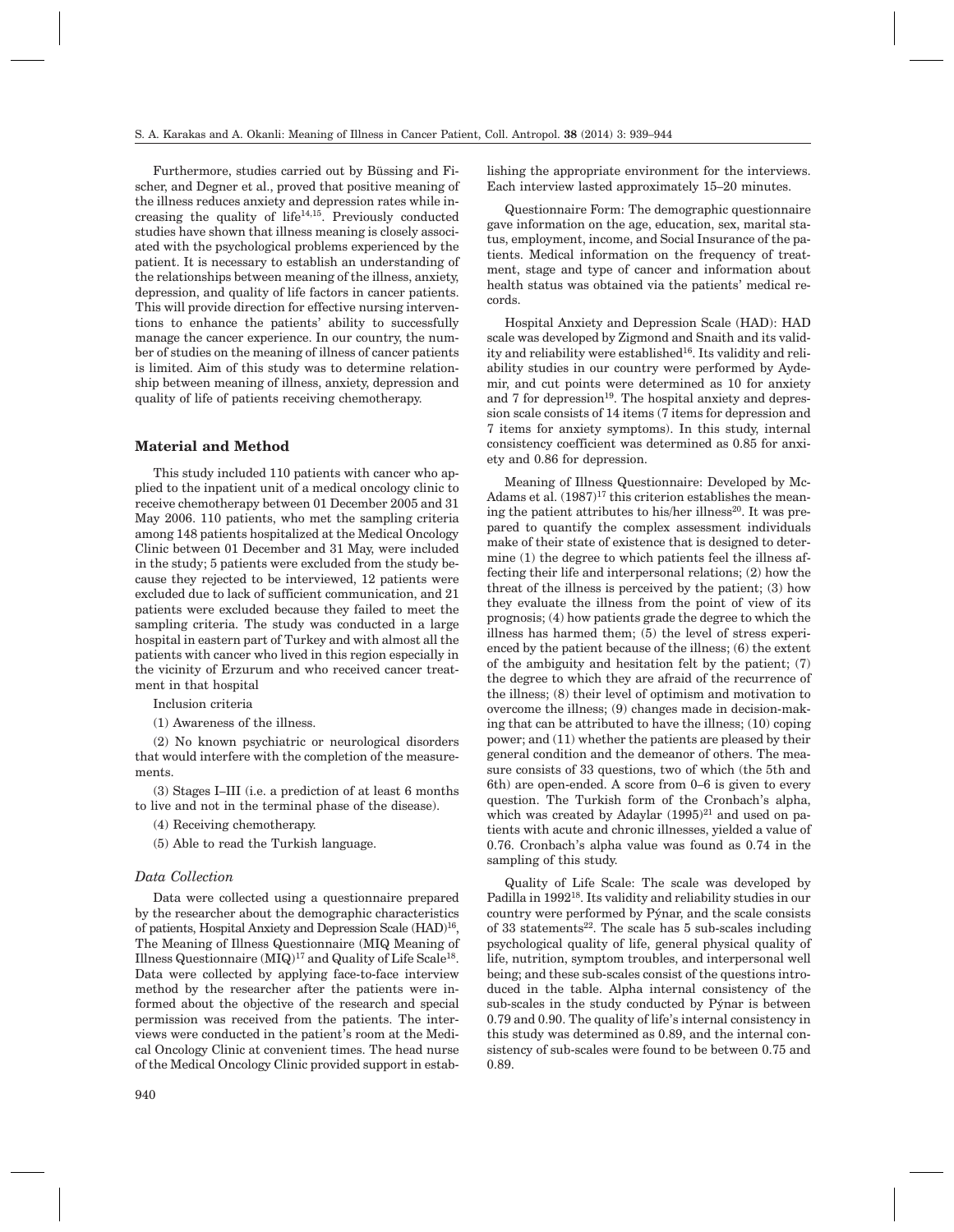## *Ethics*

The ethical committee form indicating the aim and scope of the research was obtained and necessary permission was received from the Medical Oncology Clinic of Atatürk University Yakutiye Research Hospital. Inclusion of the research comprises of volunteers. After the aim and requirements of the research were explained to the individuals who would participate in the research, they were informed that they were free to participate or withdraw from the research and they were ensured that their personal information would not be disclosed to any other person.

## *Data analysis*

Statistical analyses were performed using the Statistical Package Version 11.5., Percentages, T tests, the Pearson correlation analysis and the internal coherence test were utilized for evaluation of the data. A *P* value of less than 0.05 was adopted as the significance level in all of the statistical analyses.

### **Results**

Table 1 illustrates the sociodemographic and medical characteristics of the patients. It was determined that 51.8% of the patients were male, 87.4% were married and 46.4% had an average level of income. In terms of disease characteristics, it was found that gastrointestinal tract cancers were the most prevalent with a rate of 36.4%. Another finding was that 68.2% of the patients who participated in the study did not have sufficient information about their health status and 72.7% did not receive any education on chemotherapy.

When meaning of illness questionnaire patterns were examined, it was found that family relationships  $(4.00\pm$ 1.17), work, school and domestic responsibilities  $(4.00\pm$ 1.18) were affected from the disease at the utmost, and the illness was perceived as a case to be fought against  $(4.19\pm1.34)$ . The patients assessed the illness generally as a major source of stress  $(4.55 \pm 1.54)$ . The total quality of life was calculated as a total score  $(48.83 \pm 12.67)$ . Determination reached upon examination of the subscales of the quality of life scale was that the highest and lowest scores were obtained from interpersonal well being (58.66  $\pm$ 13.22) and nutrition (36.37 $\pm$ 19.67) subscales, respectively. The results of the hospital anxiety and depression scale revealed that anxiety score was 9.66±4.61 and depression score was 8.54±4.72. Furthermore, it was determined that 63 (57%) of 110 patients included in the sampling did not have anxiety, 47 (43%) had anxiety (anxiety cut point: 10 points and over), 65 (60%) had depression (depression cut point: 7 points and over), and 45 (40%) did not have depression.

When the relationship between meaning of illness and hospital anxiety and depression was examined, a negatively significant relationship was found between them  $((p<0.01)$  in the items of perceiving illness as something to be fought against, perceiving illness as a tem-

| TABLE 1                                       |
|-----------------------------------------------|
| DISTRIBUTION OF PATIENTS ACCORDING TO THEIR   |
| SOCIO-DEMOGRAPHIC AND DISEASE CHARACTERISTICS |

| Descriptive Characteristics                                              | (N) | Number Percentage<br>$(\%)$ |  |
|--------------------------------------------------------------------------|-----|-----------------------------|--|
| Gender                                                                   |     |                             |  |
| Female                                                                   | 57  | 51.8                        |  |
| Male                                                                     | 53  | 48.2                        |  |
| Marital Status                                                           |     |                             |  |
| Married                                                                  | 97  | 87.4                        |  |
| Single                                                                   | 13  | 12.6                        |  |
| Education                                                                |     |                             |  |
| Illiterate                                                               | 50  | 45.9                        |  |
| Literate                                                                 | 49  | 44.1                        |  |
| Secondary School                                                         | 6   | 5.5                         |  |
| High School                                                              | 5   | 4.5                         |  |
| Income Level                                                             |     |                             |  |
| Good                                                                     | 21  | 19.1                        |  |
| Average                                                                  | 51  | 46.4                        |  |
| Bad                                                                      | 38  | 34.5                        |  |
| Social Insurance                                                         |     |                             |  |
| Green Card (Health Card for Uninsured<br>People in Turkey)               | 63  | 56.8                        |  |
| SSK (Social Insurance Institution)                                       | 20  | 18.0                        |  |
| Retirement Fund of Civil Servants                                        | 18  | 16.2                        |  |
| Bag kur (Social Security Organization<br>for Artisans and Self-Employed) | 9   | 9.0                         |  |

| Characteristics                                  | (N) | Number Percentage<br>$(\%)$ |  |
|--------------------------------------------------|-----|-----------------------------|--|
| Disease Duration                                 |     |                             |  |
| 6 months-1 year                                  | 35  | 31.8                        |  |
| More than 1 year                                 | 75  | 68.2                        |  |
| Disease Type                                     |     |                             |  |
| <b>Respiratory System Cancers</b>                | 22  | 20.0                        |  |
| Gastrointestinal Tract Cancers                   | 40  | 36.4                        |  |
| Leukemia and Lymphosarcomata                     | 27  | 24.5                        |  |
| Genital System Cancers                           | 6   | 5.5                         |  |
| Genitourinary System Cancers                     | 8   | 7.2                         |  |
| <b>Breast Cancer</b>                             | 7   | 6.4                         |  |
| Comprehension of Health Related<br>Information   |     |                             |  |
| Sufficient                                       | 35  | 31.8                        |  |
| Insufficient                                     | 75  | 68.2                        |  |
| Number of Cures                                  |     |                             |  |
| $1 - 5$                                          | 70  | 63.7                        |  |
| $6 - 10$                                         | 25  | 22.6                        |  |
| More than 10                                     | 15  | 13.7                        |  |
| Status of Receiving Education on<br>Chemotherapy |     |                             |  |
| Received                                         | 30  | 27.3                        |  |
| Not Received                                     | 80  | 72.7                        |  |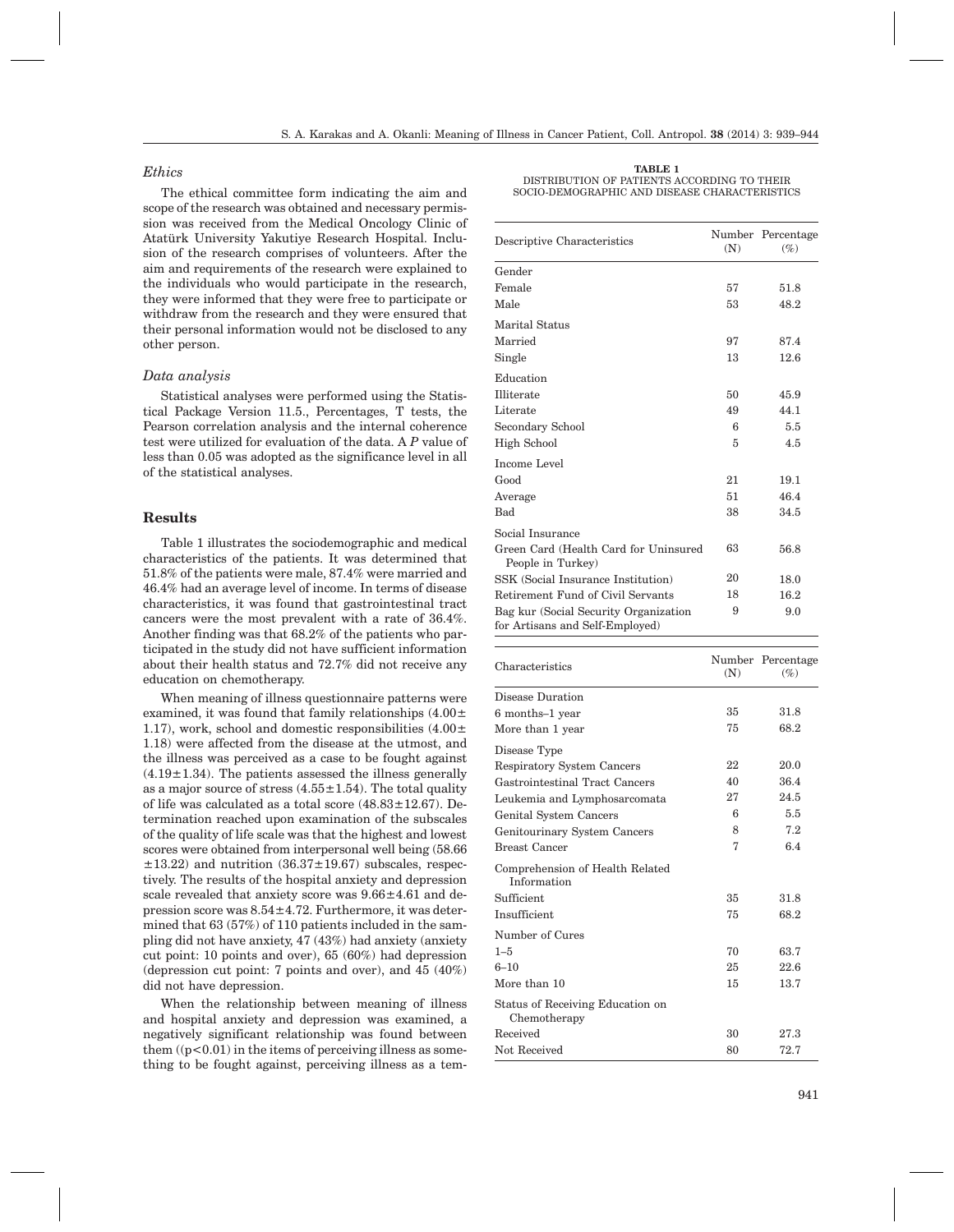#### RELATIONSHIP BETWEEN DISEASE ASSESSMENT SCALE AND HOSPITAL ANXIETY AND DEPRESSION SCALE AND QUALITY OF LIFE

|                           | Item                                                       | Anxiety    | Depression | Quality of Life |
|---------------------------|------------------------------------------------------------|------------|------------|-----------------|
|                           |                                                            | $\bf r$    | $\bf r$    | $\bf r$         |
|                           | 1. Effect on daily life                                    | $0.563**$  | $0.672**$  | $-0.251**$      |
|                           | 2. Effect on friend relationships                          | $0.568**$  | $0.678**$  | $-0.262**$      |
| Effect of disease         | 3. Effect on family relationships                          | $0.558**$  | $0.652**$  | $-0.280**$      |
|                           | 4. Effect on work, school, domestic responsibilities       | $0.527**$  | $0.640**$  | $-0.286**$      |
|                           | 5. Other                                                   |            |            |                 |
|                           | 6. Harm                                                    | $0.624**$  | $0.729**$  | $-0.257**$      |
| Meaning attributed to     | 7. Threat                                                  | $0.580**$  | $0.663**$  | $-0.220*$       |
| the perception of disease | 8. Loss                                                    | $0.624**$  | $0.729**$  | $-0.266**$      |
|                           | 9. Fight                                                   | $-0.514**$ | $-0.613**$ | $0.323**$       |
| Prognosis                 | 10. Temporary                                              | $-0.337**$ | $-0.448**$ | $0.207*$        |
|                           | 11. Permanent                                              | 0.070      | 0.082      | $-0.188*$       |
|                           | 12. Both temporary/permanent                               | $-0.261**$ | $-0.328**$ | 0.159           |
|                           | 13. Restrictive                                            | $0.599**$  | $0.671**$  | $-0.199*$       |
| Functional condition      | 14. Worsening                                              | $0.624**$  | $0.657**$  | $-0.197*$       |
|                           | 15. Destructive-deteriorating bodily functions             | $0.667**$  | $0.684**$  | $-0.250**$      |
| Degree of stress          | 16. Stress                                                 | $0.523**$  | $0.538**$  | $-0.105$        |
| Estimation of disease     | 17. Estimating the disease                                 | $0.214*$   | 0.153      | $-0.024$        |
| Control of conditions     | 18. Person's role in catching the disease                  | 0.150      | 0.109      | $-0.049$        |
| Uncertainty               | 19. Course of the disease and efficacy of the<br>treatment | $-0.343**$ | $-0.434**$ | 0.091           |
| Relapse                   | 20. Relapse risk                                           | 0.165      | 0.002      | 0.177           |
| Hope                      | 21. Having hope that everything will get better            | $-0.496**$ | $-0.557**$ | $0.228*$        |
| Motivation                | 22. Being independent in behaviors                         | $-0.538**$ | $-0.627**$ | $0.233*$        |
| Response to disease       | 23. Change it                                              | $-0.382**$ | $-0.449**$ | 0.130           |
|                           | 24. Accept it                                              | $0.353**$  | $0.428**$  | $-0.229*$       |
|                           | 25. More information                                       | $0.327**$  | $0.294**$  | 0.008           |
|                           | 26. Self-prevention                                        | 0.136      | 0.128      | 0.030           |
| Change in decisions       | 27. Change in decisions                                    | $-0.169$   | $-0.197*$  | 0.096           |
| Control of decisions      | 28. Control of decisions at present                        | $-0.203*$  | $-0.265**$ | $0.233*$        |
| Coping strength           | 29. Energy, strength and patience                          | $-0.360**$ | $-0.441**$ | $0.194*$        |
| General condition         | 30. General condition                                      | $-0.654**$ | $-0.721**$ | $0.269**$       |
| General attitude          | 31. General attitude                                       | $-0.632**$ | $-0.715**$ | $0.274**$       |

\* p<0.05 significant \*\* p<0.01 significant \*\*\* p<0.001 significant

porary condition, hoping that everything will get better, being independent in behaviors, changing the illness, being content with one's general condition and attitude. On the other hand, a positively significant relationship was detected between meaning of illness and anxiety and depression  $(p<0.01$ , Table 2) in the items where illness was meant in a negative way, such as the effect of disease, negative meanings attributed to the perception of illness, deterioration of functional condition, stress, and accepting the illness. It was concluded that positive assessment of the illness decreases the anxiety and depression scores while negative assessment of the illness increases these scores.

Examination regarding the relationship between meaning of illness and total score average of quality of life indicated a negatively significant relationship and the observation was that the quality of life scores decreased with the increase in the scores of items such as the effect of illness on daily life, work, school and family relationships; perceiving the illness as a fight, loss and threat; worsening of the disease; deterioration of bodily functions; stress; and self-prevention (p<0.01, Table 2). It was also observed that the quality of life scores increased with the increase in the scores of items such as assessing disease prognosis as temporary; being independent in behaviors, wanting to change the response to disease, controlling decisions; being energetic, strong and patient; having a good general condition and attitude; which revealed a positively significant relationship (p<0.01, Table 2).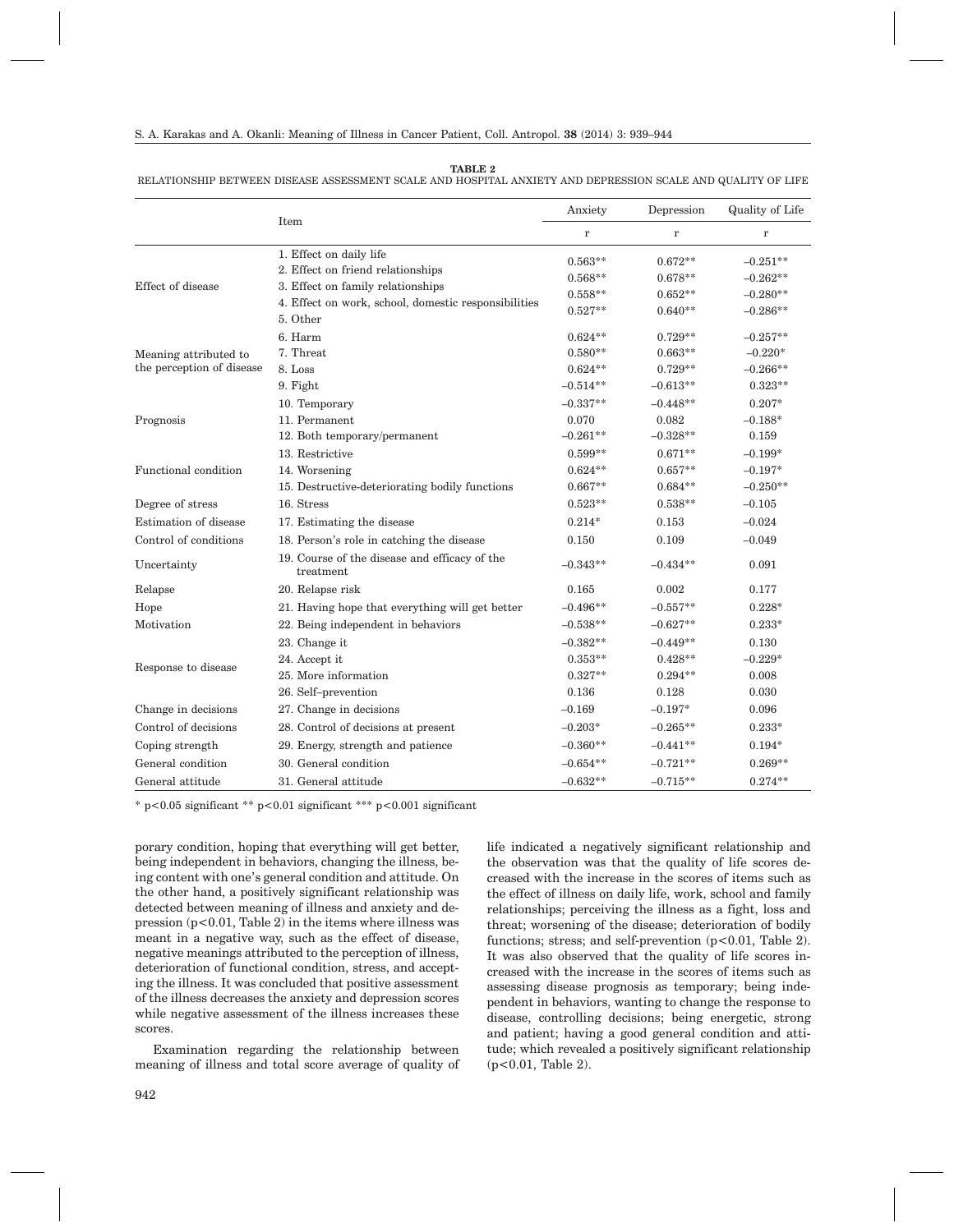## **Discussion**

When the distribution of patients was evaluated as per disease types, the most commonly-observed cancer type was the gastrointestinal tract cancer (36.4%) (Table 1). Similarly, in the study carried out by Tan and Karabulutlu in Erzurum with cancer patients, the rate of gastrointestinal tract cancers was found to be higher. The reason for the higher prevalence of gastrointestinal system cancers in this region is associated with environmental factors and nutrition habits (excessive consumption of hot liquids and smoked meat)<sup>23</sup>.

Another determination was that 72.7% of the patients were not informed about the process of chemotherapy. Therefore, it was established that patients need to be efficiently informed.

When meaning of illness patterns were considered, perceiving the illness as a source of stress was observed to be the most prominent meaning pattern. This finding complies with the results of other studies in the litera $ture^{5,10,24}$ 

The meaning attributed to the illness is affected by economic, biological, psycho-social and cultural factors as well as individual's life experiences. In the present study, it was observed that the patients perceived the illness mostly as a fact to be fought against. Similar results were obtained by Çavdar like that the illness was comprehended as a fact of fight<sup>13</sup>. Other studies conducted on the subject also showed parallel results in terms of the meaning of illness as a condition to be fight against<sup>14,15</sup>.

Another observation in the study was that the illness has the most effect on family relationships, and work life of the patients. These findings are supported by the study results of Çavdar and Kocaman who concluded that the mostly-affected matter from the illness was work life having roles for catching the disease<sup>13,25</sup>. In the study carried out by Büssing and Fischer, most of the patients evaluated the illness as a condition that interrupted their lives $^{14}$ .

The total score for the quality of life was determined to be at an average level  $(48.83 \pm 12.67)$ . When the subscales of the quality of life scale were examined, interpersonal well being score was found to be the highest. Literature review also revealed a relationship between social and psychological support and quality of life, and that the quality of life increases with the increase in emotional and social support<sup>26-28</sup>. It is thought that the high score averages of interpersonal well being obtained in this study are associated with the fact that family bonds are strong in the province and its surrounding where this study was conducted and thus the patients receive sufficient support from their families and relatives.

In this study, it was determined that positive meaning of illness increased the quality of life, while negative meaning of illness decreased the quality of life. In the study carried out by Downe-Wamboldt et al., it was reported that social support sources and factors affecting the quality of life were effective on meaning of illness in patients with lung cancer<sup>29</sup>. In the studies conducted by Downe-Wamboldt et al. and Mellon, it was also demonstrated that positive meaning of illness increased the quality of life. The results obtained from the present study are similar to the results of previously conducted studies $29,30$ .

This study revealed an average level of depression and anxiety rates in cancer patients. Studies in the literature reported that depression and anxiety disorders are the most frequently observed psychological disorders accompanying chronic diseases $5,8,9,31$ .

Güren et al. determined in their study on cancer patients that 25% and 36% of the patients experienced anxiety and depression, respectively<sup>32</sup>. In line with results of these studies, the obtained findings are similar in terms of the higher depression rates compared to anxiety rates in patients.

The illness meant by the sick individual as a condition of uncertainty may increase anxiety, and high anxiety levels, in turn, may increase uncertainty<sup>33</sup>. As reported in the literature, the sense of fear and anxiety aroused by the name of cancer, the long treatment period, uncontrolled side effects, despair, concern for the future, and negative thoughts constitute a risk factor in terms of anxiety and depression<sup>27,34</sup>. In this study, anxiety and depression scores were found to be high in patients who perceived the illness as a threat and felt uncertainty about prognosis. Positive meaning of the illness decreases anxiety and depression scores, whereas negative illness meaning increases anxiety and depression scores. This result shows parallelism with the study results of Büssing and Fischer, and Degner et al.<sup>14,15</sup>.

# **Conclusion**

Consequently, the results obtained from this study demonstrated that meaning of illness were effective on their depression and anxiety levels and the quality of life. Positive meaning of illness decreases anxiety and depression levels, and increases the quality of life. Therefore, the patient's meaning of illness pattern should be determined and necessary support should be provided to enable the patient to change his/her negative thoughts. Our findings may have important implications regarding the care of Turkish cancer patients. The results of this study can be utilized in planning support programs to increase the positive meaning of illness of the cancer patients. Nurses have a significant role to play in patients' acceptance of their situation of living with cancer. Nurses should offer opportunities for patients to search for positive meaning in the cancer illness.